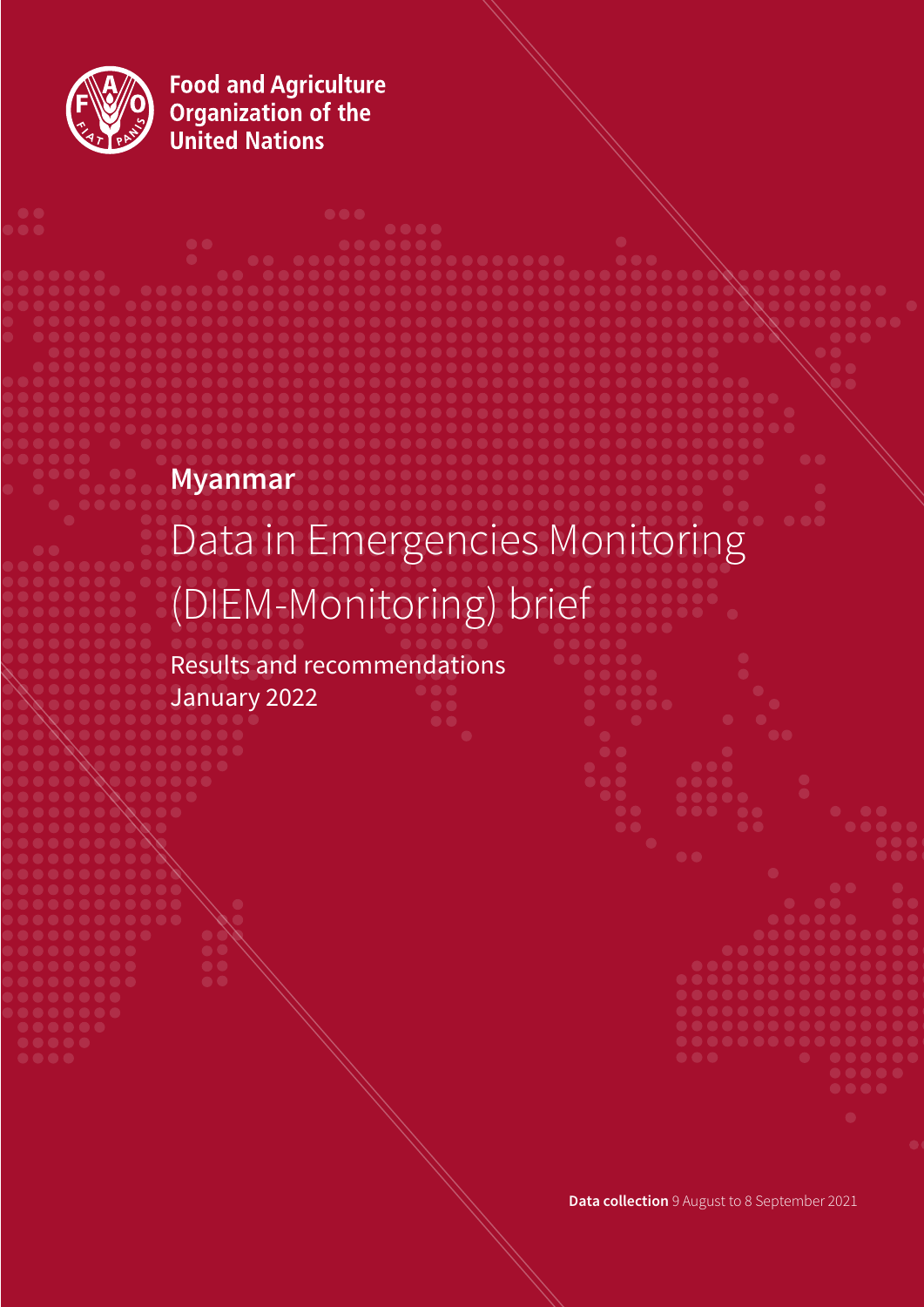# Methodology

The Food and Agriculture Organization of the United Nations (FAO) and the World Food Programme (WFP) launched a household survey on 9 August 2021 to monitor agricultural livelihoods and food security in Myanmar. The random sample of 2 708 households was representative at the admin 1 level for nine of Myanmar's states and regions. The survey targeted Mon, Chin, Kachin, Kayin, Kayah, Rakhine, Shan (excluding the south), Ayeyarwady and Yangon, and was complemented by interviews with agricultural input dealers and food traders.

The data presented are from the second round of data collection in Myanmar in August and September 2021. The previous round in July and August 2020 already suggested a decrease in incomes following the first wave of COVID-19 infections and government containment measures.





**Source of map**: United Nations. 2020. *Map of the World.* [online]. [Cited 6 December 2021][. www.un.org/geospatial/content/map-world](https://www.un.org/geospatial/content/map-world) 

#### About DIEM-Monitoring

FAO has established the Data in Emergencies Monitoring (DIEM-Monitoring) System to collect, analyse and disseminate data on shocks and livelihoods in countries prone to multiple shocks. DIEM-Monitoring aims to inform decision making by providing regularly updated information on how different shocks are affecting the livelihoods and food security of agricultural populations.

> Learn more a[t https://data-in-emergencies.fao.org/pages/monitoring](https://data-in-emergencies.fao.org/pages/monitoring)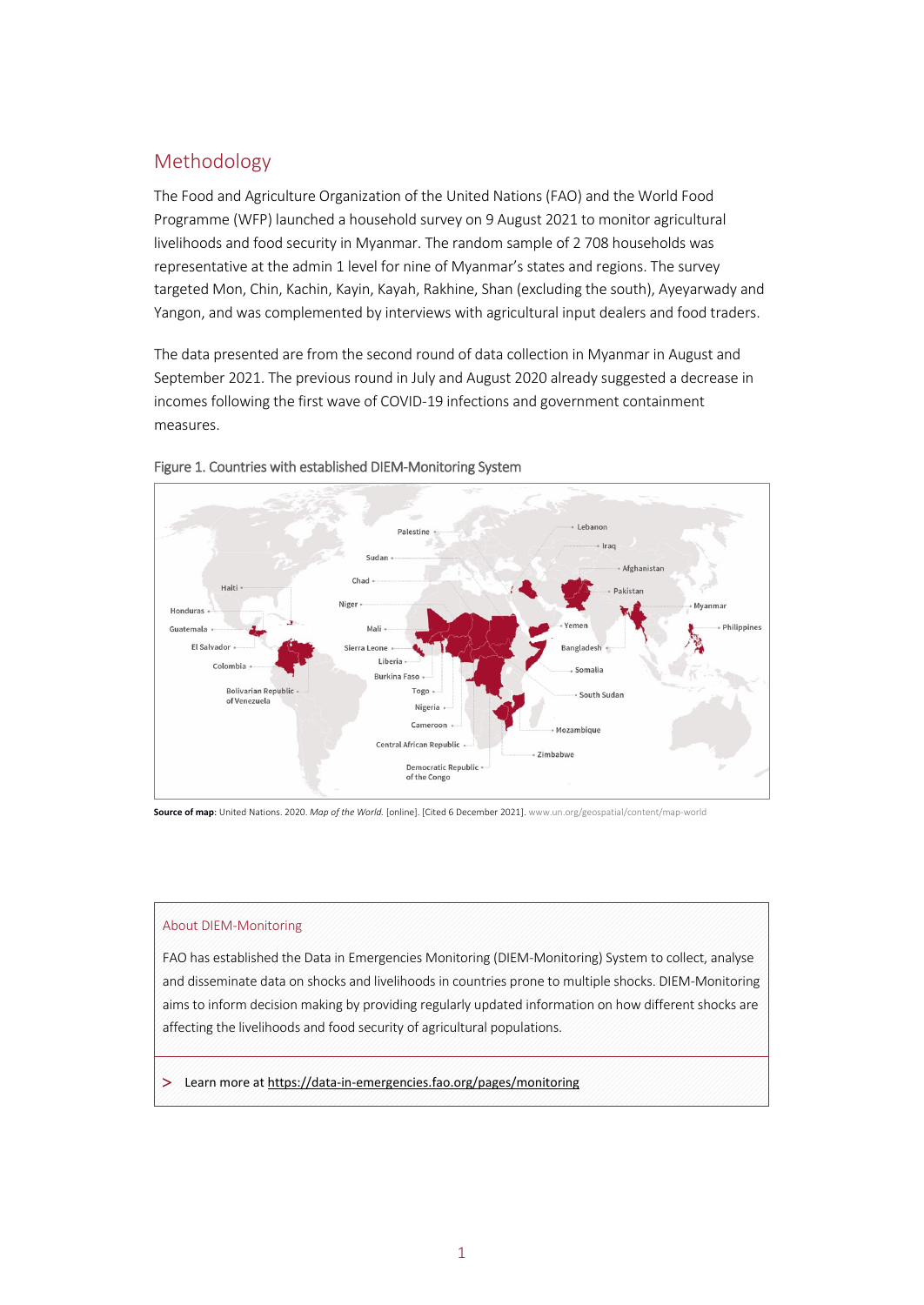## Income and shocks

Since early 2020, measures aimed at containing the COVID-19 pandemic, including travel restrictions, border closures and bans on public gatherings have been enforced in Myanmar. The military takeover of 1 February 2021 further upended lives across the country, exacerbated Myanmar's [numerous conflicts](https://www.thenewhumanitarian.org/2021/05/03/complex-chaotic-myanmar-coup-shrinks-frontline-aid) and sent the economy into freefall. Amid ongoing armed clashes and insecurity, COVID-19 cases began increasing again in early June 2021.

Among all respondents, 55 percent were affected by shocks in three months preceding the survey (Figure 2). Most of these shocks were economic, including the loss of employment (cited by 27 percent of households), high food prices (16 percent) and business closures (8 percent). Incomes appeared to decrease, with 18 percent of households reporting no income at all. Of those reporting an income, 66 percent cited a decrease in the last three months compared to the same time in a typical year. This decrease was most pronounced in the informal sector and for self-employed workers (affecting 78 percent).

Net consumers were particularly affected by deteriorating income and soaring food prices, resulting in asset depletion and food consumption gaps. Access to markets was noticeably hindered in Chin state, with 22 percent of respondents there a reporting limited access. But market-access challenges were also reported by more than 10 percent of households in Kachin, Kayah, Kayin and Shan.



#### Figure 2. Most-reported shocks by survey respondents (percentage)

Source of data: FAO. 2021. Myanmar: DIEM-Monitoring assessment results (August–September 2021).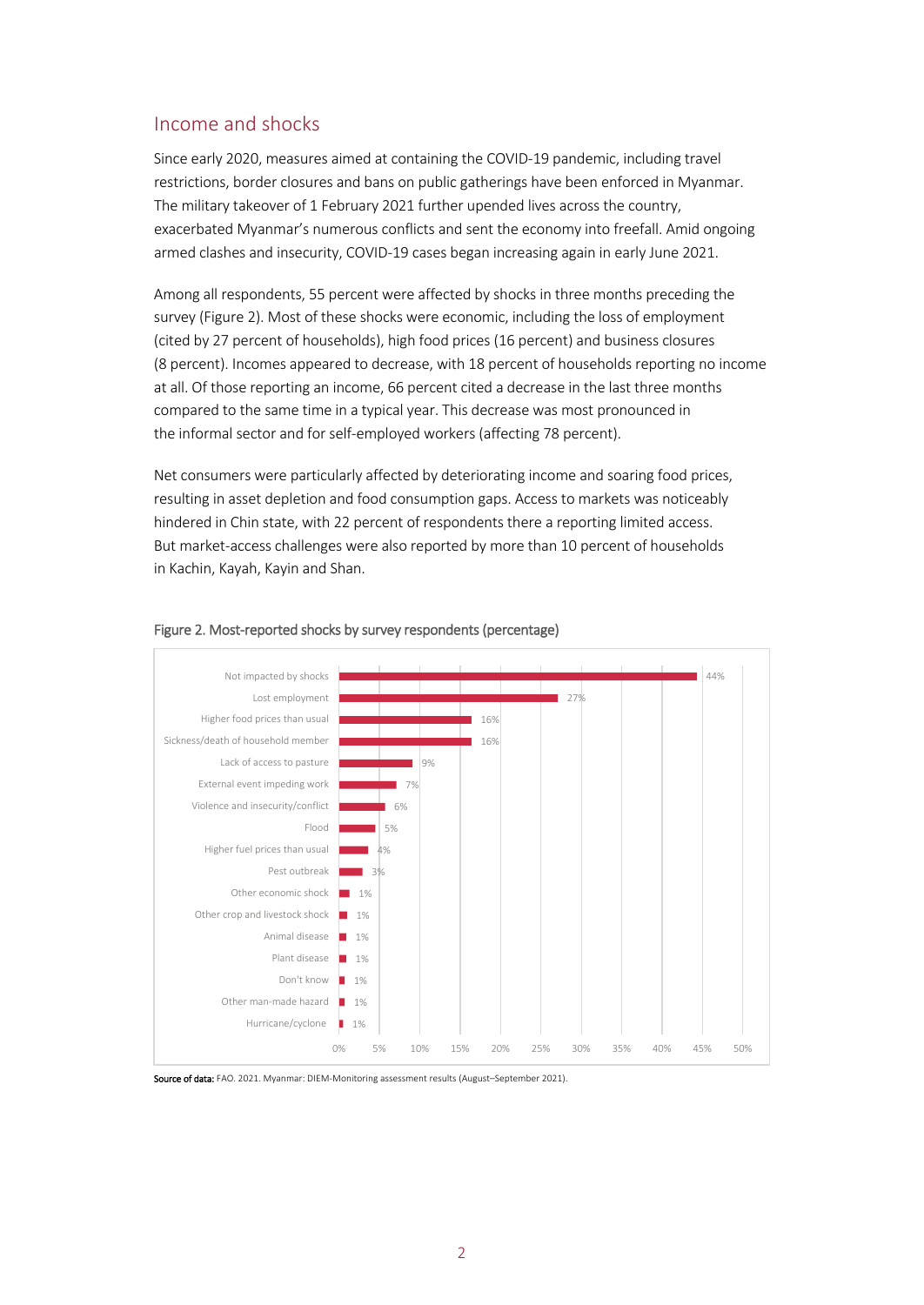# Crops

Net food producers were affected by challenges in accessing agricultural inputs and a subsequent decrease in agricultural production (Figure 3). Compared to the same period in a typical year, 24 percent of crop producers reduced their area planted. In addition, 44 percent of farmers' yields were reduced, with 18 percent experiencing a reduction of 50 percent or more (mainly in Kayah and Rakhine states). The association between reduced planted area and decreased crop production was statistically significant.

Nearly half of crop producers who reduced their area planted reported that this was due to the inaccessibility to fertilizer. Interviews with agricultural input dealers confirmed the challenges faced in supplying inputs to farmers: half of could not meet customers' needs, particularly for fertilizer. They faced major constraints in satisfying customer demand given the disruption in the supply chain and civil unrest. Almost all input dealers confirmed that the price of fertilizer was significantly higher than usual.

The results suggest that markets in Myanmar are not working as usual, resulting in lower prices for farmers' produce and decreased income, as suggested by the marketing difficulties reported by 89 percent of crop producers.



#### Figure 3. Crop-production difficulties (percentage of respondent crop producers)

Source of data: FAO. 2021. Myanmar: DIEM-Monitoring assessment results (August-September 2021).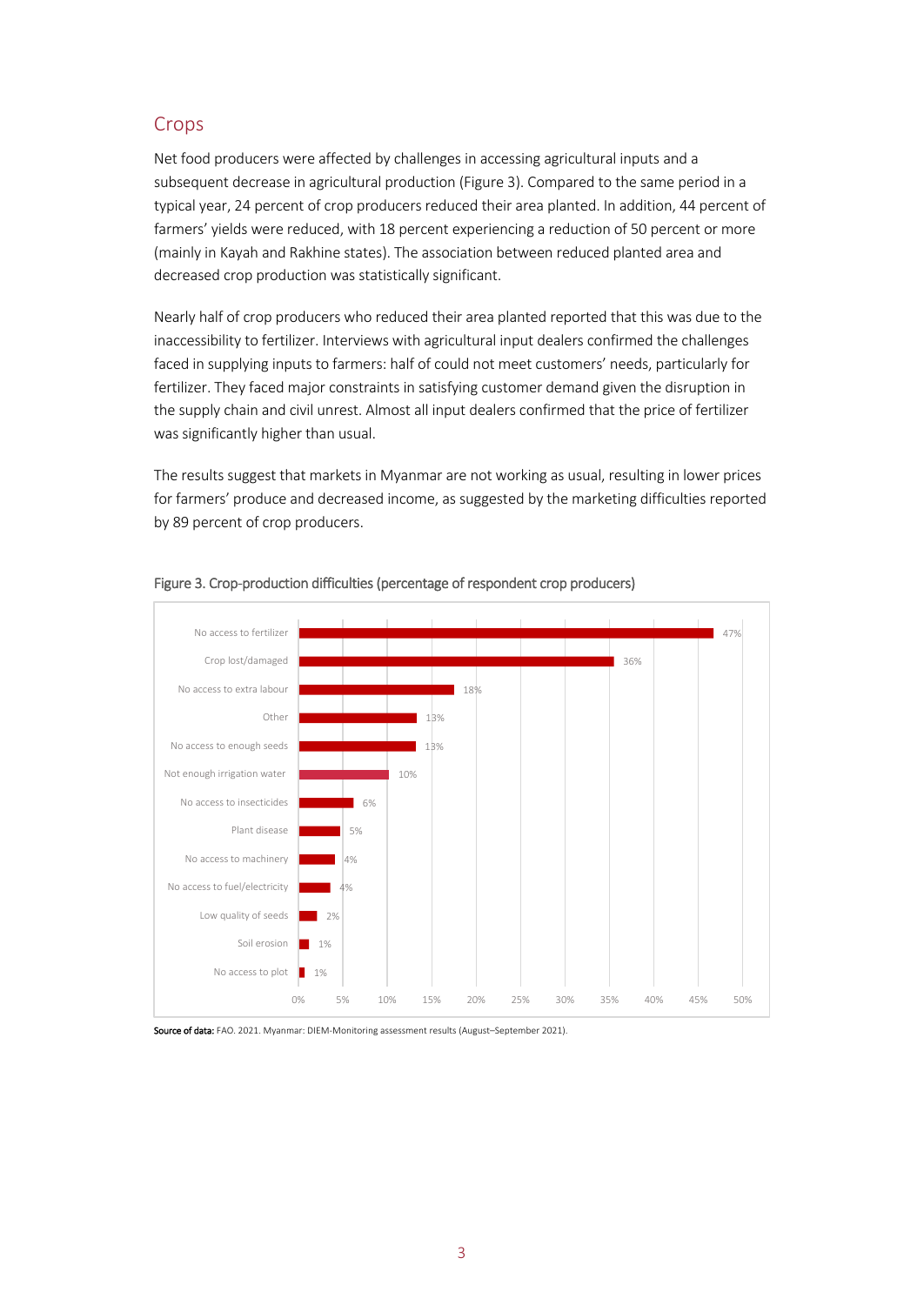## Livestock

Similar to crop farmers, livestock producers faced challenges in purchasing inputs, including feed (Figure 4). Approximately one third of livestock producers faced production difficulties, with animal diseases also frequently mentioned. In addition, nearly one quarter of livestock producers faced difficulties in selling their products. Major marketing difficulties included very low prices and no access to the usual traders. Low sale prices were frequently cited by cattle farmers.

Just as for crops, farm-gate prices decreased for livestock products, possibly due to lower demand, inaccessibility of markets and the devaluation of the Myanmar kyat.



Figure 4. Livestock-production difficulties (percentage of respondent livestock producers)

Source of data: FAO. 2021. Myanmar: DIEM-Monitoring assessment results (August-September 2021).

# Food security

At the time of the survey, retail prices were substantially higher than the same time in the previous year (a rise in food prices was among the most frequently cited shocks). According to WFP market monitoring data comparing prices in August 2021 to the same period in 2020, the price of rice was 19 percent higher, chickpea was 31 percent higher, the price of eggs was 29 percent higher and edible oil was 61 percent higher. In the case of rice, a reduction in milling operations in July and August – reportedly due to COVID-19 restrictions – may have contributed to the rise in prices, and low pulse production in the previous growing season may have translated into declining trader inventory.

Both food consumers and producers saw decreased income in the context of rising food prices. One in three households spent more than 70 percent of their incomes to buy food; this proportion was slightly higher in rural areas and among agricultural households. In the past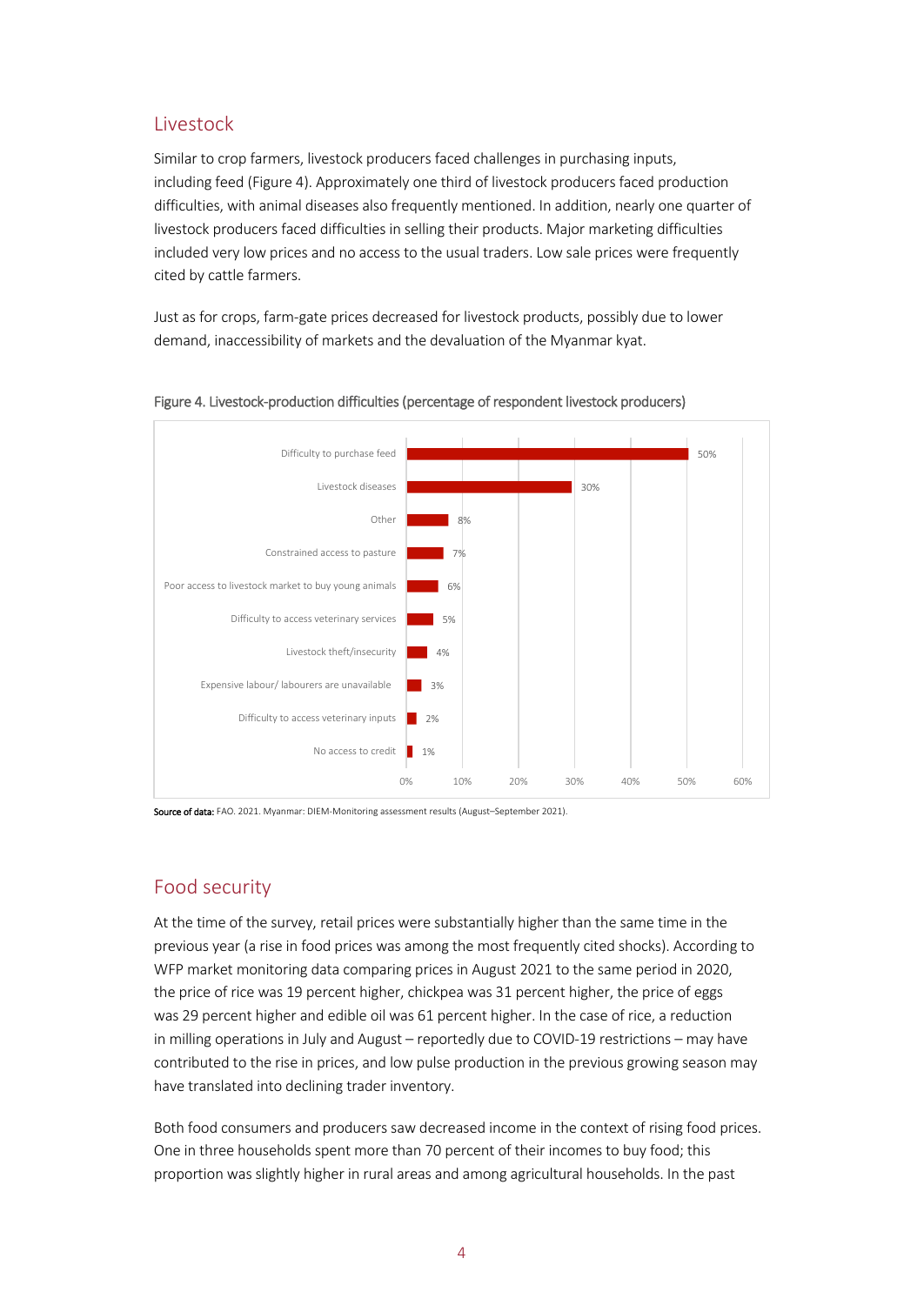three months, 55 percent of households had adopted Crisis- or Emergency-level coping strategies, which deplete livelihood assets (this figure was 67 percent among non-permanent residents).

Food Insecurity Experience Scale (FIES) and Food Consumption Score (FCS) results were consistent in identifying the areas and livelihood profiles facing the worst outcomes. Recent moderate and severe food insecurity was assessed at 27.5 percent (±3.3) in the nine states and regions surveyed. The FIES, FCS and Livelihood-based Coping Strategies Index (LCSI) converged in identifying Chin, Kayah and Rakhine (and to a lesser extent, Shan) as the most food-insecure areas (Figure 5). There was also a significant association between decreased planting area and crop production, and food consumption gaps.





#### Needs

Amid a third wave of COVID-19 and political instability, 65 percent of interviewed agricultural households reported that they would need assistance in next six months (only 17 percent reported that they had assistance during the previous three months). More than 70 percent of reported needs were recorded in Kayah, Chin, Rakhine and Ayeyarwady (Figure 6). Food and cash assistance, and medical supplies and services were among the most frequently reported needs.

Source of data: FAO. 2021. Myanmar: DIEM-Monitoring assessment results (August-September 2021). Source of map: Esri, HERE, Garmin, FAO, NOAA, USGS. 2018. *Map of Myanmar* [online]. [Cited 11 January 2022]. https://data-in-[emergencies.fao.org/pages/explore](https://data-in-emergencies.fao.org/pages/explore)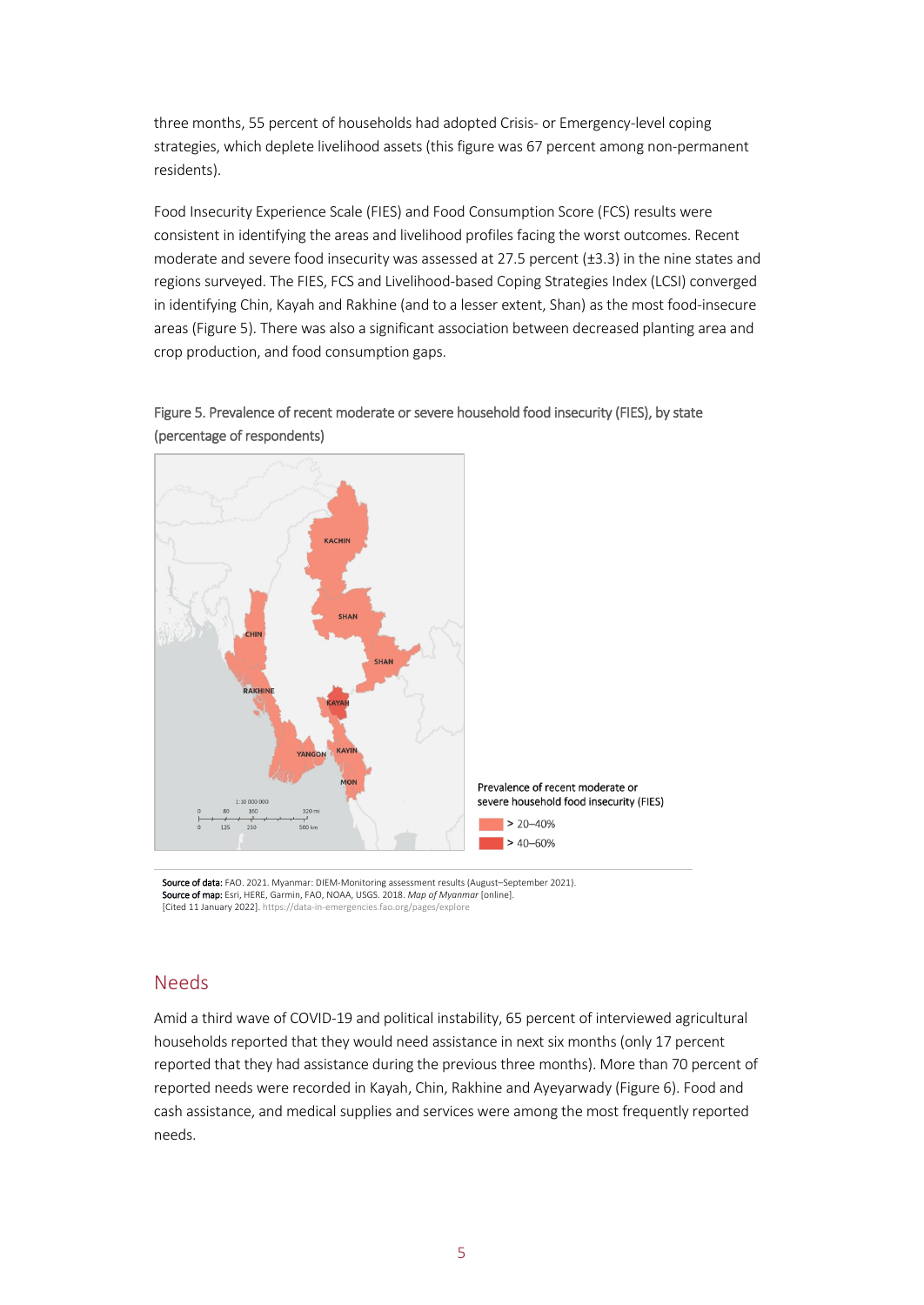

Figure 6. Agricultural households reporting a need for assistance, by state (percentage of respondents engaged in agriculture)

Source of data: FAO. 2021. Myanmar: DIEM-Monitoring assessment results (August-September 2021). Source of map: Esri, HERE, Garmin, FAO, NOAA, USGS. 2018. *Map of Myanmar* [online]. [Cited 11 January 2022]. <https://data-in-emergencies.fao.org/pages/explore>

## Recommendations

- > Moderate and severe food insecurity was assessed at 27.5 percent in this sample, with Chin, Kayah and Rakhine experiencing particularly high rates of recent food insecurity. Humanitarian assistance is required to address food-consumption gaps for the most vulnerable households, especially in conflict-affected states and regions. It should be prioritized in Chin, Kayah, Rahhine as well as Ayeyarwady and rural areas throughout the country.
- > With poor crop yields and depletion of agricultural assets in the surveyed area, emergency support is needed to ensure adequate crop and livestock production, rebuild farmers' assets and improve access to agricultural inputs.
- > Given the difficulties in crop production and significant association between decreased crop production and food consumption gaps, cash-based transfers should be used in areas where markets are functioning to encourage crop production and stabilize market supply.
- > Food security monitoring should be continued in both rural and urban areas to assess changes over time and develop timely response plans that match the scale and type of needs experienced by different livelihood groups and in different geographic areas.